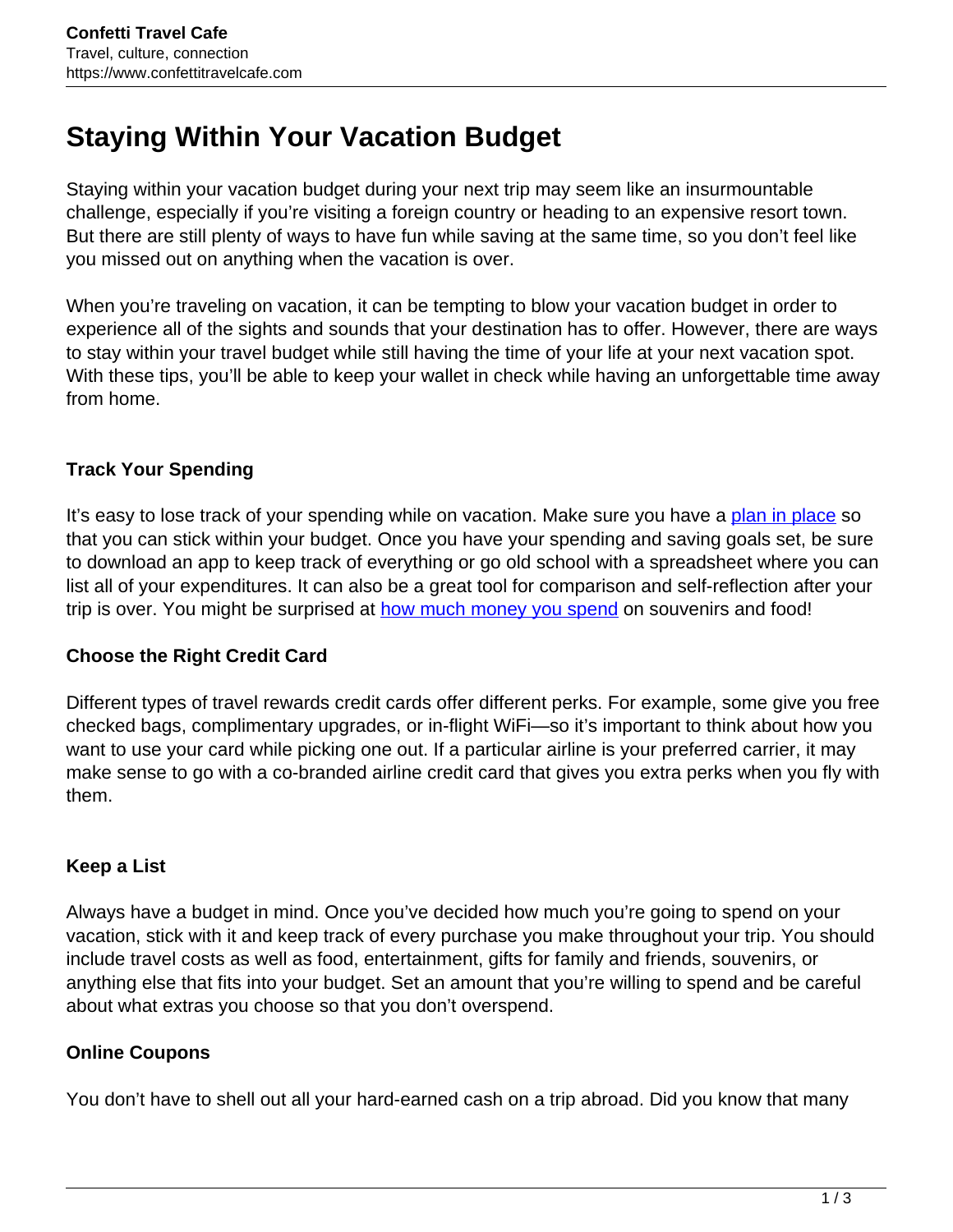restaurants, hotels, and shopping locations offer discount coupons or promotions online? If you're staying in a major city, chances are there are plenty of sites featuring deals on many travel destinations. Searching for these deals online before you go on your vacation can help you save a lot of time and money once you get there. That way you can feel confident going to that nice dinner while knowing you're not breaking the bank.

# **Budget-Friendly Five Star Hotels**

Did you know that many five-star hotels offer cheaper rates for stays on Tuesday, Wednesday, or Thursday nights? When planning your stay, see if you can take advantage of these lower rates by moving your vacation dates around slightly. If you want a https://unsplash.com/photos/mSESwdMZr-A but don't necessarily want to give up five-star quality or other amenities like free breakfast and free WiFi, you can search for discount codes for some of the most popular hotels at your destination. You might be surprised how much money you can

save just by checking out different websites for deals ahead of time. Get creative with your accommodation options if you want to spend as little as possible during your next vacation or weekend getaway.

## **Affordable Luxury Car Rental**

When going on vacation, it's always important to stay within your budget—and that includes transportation costs. It may seem out of budget to get a **luxury car rental** when traveling abroad because they are expensive and sometimes hard to get a hold of in certain destinations. However, it's possible to enjoy a luxurious ride without breaking the bank. The best way is through an online travel service. You can rent from major manufacturers such as Ford and Chevrolet or opt for a classic BMW or Mercedes Benz. Some companies may even include professional chauffeur services. That means you'll be able to spend more time enjoying your vacation and less time worrying about transportation logistics. When you're planning a trip, luxury doesn't have to be synonymous with pricey. Often, it is more affordable than you think. Consider opting for luxury when renting a car at your next destination. Many companies can help find you an exotic ride for almost any price range.

#### **Stay Within Your Vacation Budget, and Enjoy Yourself**

While all these tips are great for saving money and staying within budget on your next vacation, don't forget that you are ultimately there to have new experiences and enjoy yourself. Leave some wiggle room for any last-minute or unexpected purchases that you might find while exploring all the unique spots your destination has to offer. This will help keep the fun and spontaneity that makes vacations so memorable.